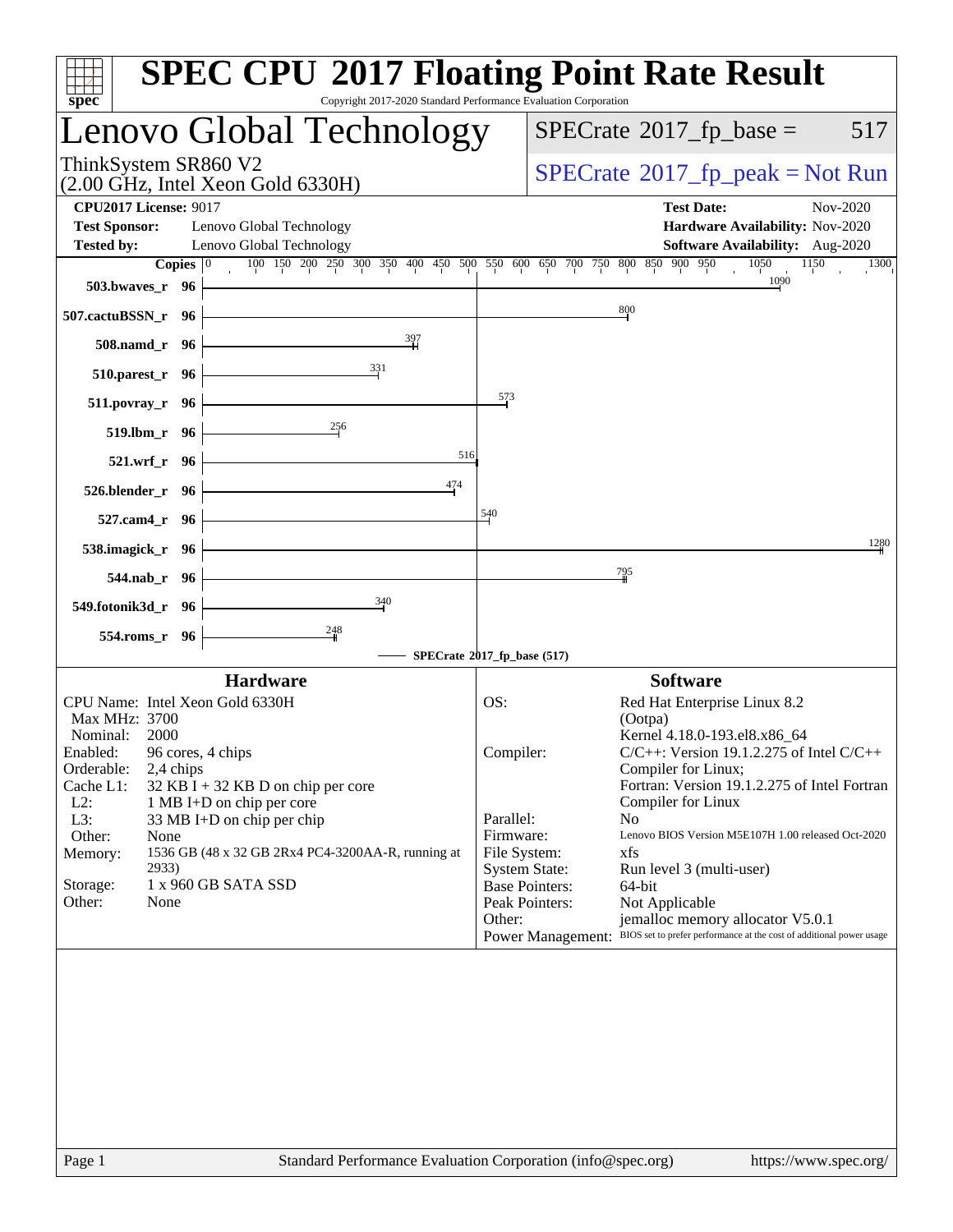

# Lenovo Global Technology

 $SPECTate$ <sup>®</sup>[2017\\_fp\\_base =](http://www.spec.org/auto/cpu2017/Docs/result-fields.html#SPECrate2017fpbase) 517

(2.00 GHz, Intel Xeon Gold 6330H)

ThinkSystem SR860 V2<br>  $\begin{array}{c}\n\text{SPECTate} \textcircled{2017\_fp\_peak} = \text{Not Run} \\
\text{SPECTate} \textcircled{2017\_fp\_peak} = \text{Not Run} \\
\end{array}$ 

**[Test Sponsor:](http://www.spec.org/auto/cpu2017/Docs/result-fields.html#TestSponsor)** Lenovo Global Technology **[Hardware Availability:](http://www.spec.org/auto/cpu2017/Docs/result-fields.html#HardwareAvailability)** Nov-2020 **[Tested by:](http://www.spec.org/auto/cpu2017/Docs/result-fields.html#Testedby)** Lenovo Global Technology **[Software Availability:](http://www.spec.org/auto/cpu2017/Docs/result-fields.html#SoftwareAvailability)** Aug-2020

**[CPU2017 License:](http://www.spec.org/auto/cpu2017/Docs/result-fields.html#CPU2017License)** 9017 **[Test Date:](http://www.spec.org/auto/cpu2017/Docs/result-fields.html#TestDate)** Nov-2020

### **[Results Table](http://www.spec.org/auto/cpu2017/Docs/result-fields.html#ResultsTable)**

|                                  |                            |                |       | <b>Base</b>    |       |                | <b>Peak</b> |               |                |              |                |              |                |              |
|----------------------------------|----------------------------|----------------|-------|----------------|-------|----------------|-------------|---------------|----------------|--------------|----------------|--------------|----------------|--------------|
| <b>Benchmark</b>                 | <b>Copies</b>              | <b>Seconds</b> | Ratio | <b>Seconds</b> | Ratio | <b>Seconds</b> | Ratio       | <b>Copies</b> | <b>Seconds</b> | <b>Ratio</b> | <b>Seconds</b> | <b>Ratio</b> | <b>Seconds</b> | <b>Ratio</b> |
| 503.bwayes_r                     | 96                         | 886            | 1090  | 885            | 1090  | 886            | 1090        |               |                |              |                |              |                |              |
| 507.cactuBSSN r                  | 96                         | 152            | 799   | 152            | 801   | 152            | 800         |               |                |              |                |              |                |              |
| $508$ .namd_r                    | 96                         | 230            | 396   | 226            | 404   | 230            | <u>397</u>  |               |                |              |                |              |                |              |
| 510.parest_r                     | 96                         | 759            | 331   | 759            | 331   | 758            | 331         |               |                |              |                |              |                |              |
| 511.povray_r                     | 96                         | 392            | 573   | 392            | 572   | 391            | 573         |               |                |              |                |              |                |              |
| 519.lbm r                        | 96                         | 396            | 256   | <u>396</u>     | 256   | 395            | 256         |               |                |              |                |              |                |              |
| $521$ .wrf r                     | 96                         | 417            | 515   | 417            | 516   | 416            | 517         |               |                |              |                |              |                |              |
| 526.blender r                    | 96                         | 309            | 474   | 308            | 474   | 309            | 473         |               |                |              |                |              |                |              |
| $527.cam4_r$                     | 96                         | 311            | 540   | 311            | 540   | 311            | 540         |               |                |              |                |              |                |              |
| 538.imagick_r                    | 96                         | 187            | 1280  | 186            | 1280  | 186            | 1280        |               |                |              |                |              |                |              |
| $544$ .nab_r                     | 96                         | 203            | 795   | 204            | 791   | 202            | 798         |               |                |              |                |              |                |              |
| 549.fotonik3d r                  | 96                         | 1099           | 340   | 1098           | 341   | 1099           | 340         |               |                |              |                |              |                |              |
| $554$ .roms $r$                  | 96                         | 619            | 246   | 616            | 248   | 606            | 252         |               |                |              |                |              |                |              |
|                                  | $SPECrate*2017_fp\_base =$ |                |       |                |       |                |             |               |                |              |                |              |                |              |
| $SPECrate^{\circ}2017$ fp peak = | <b>Not Run</b>             |                |       |                |       |                |             |               |                |              |                |              |                |              |

Results appear in the [order in which they were run](http://www.spec.org/auto/cpu2017/Docs/result-fields.html#RunOrder). Bold underlined text [indicates a median measurement.](http://www.spec.org/auto/cpu2017/Docs/result-fields.html#Median)

#### **[Submit Notes](http://www.spec.org/auto/cpu2017/Docs/result-fields.html#SubmitNotes)**

 The numactl mechanism was used to bind copies to processors. The config file option 'submit' was used to generate numactl commands to bind each copy to a specific processor. For details, please see the config file.

### **[Operating System Notes](http://www.spec.org/auto/cpu2017/Docs/result-fields.html#OperatingSystemNotes)**

Stack size set to unlimited using "ulimit -s unlimited"

### **[Environment Variables Notes](http://www.spec.org/auto/cpu2017/Docs/result-fields.html#EnvironmentVariablesNotes)**

Environment variables set by runcpu before the start of the run: LD\_LIBRARY\_PATH = "/home/cpu2017-1.1.0-ic19.1u2/lib/intel64:/home/cpu2017-1.1.0-ic19.1u2/j e5.0.1-64" MALLOC\_CONF = "retain:true"

### **[General Notes](http://www.spec.org/auto/cpu2017/Docs/result-fields.html#GeneralNotes)**

 Binaries compiled on a system with 1x Intel Core i9-7980XE CPU + 64GB RAM memory using Redhat Enterprise Linux 8.0 Transparent Huge Pages enabled by default

#### **(Continued on next page)**

Page 2 Standard Performance Evaluation Corporation [\(info@spec.org\)](mailto:info@spec.org) <https://www.spec.org/>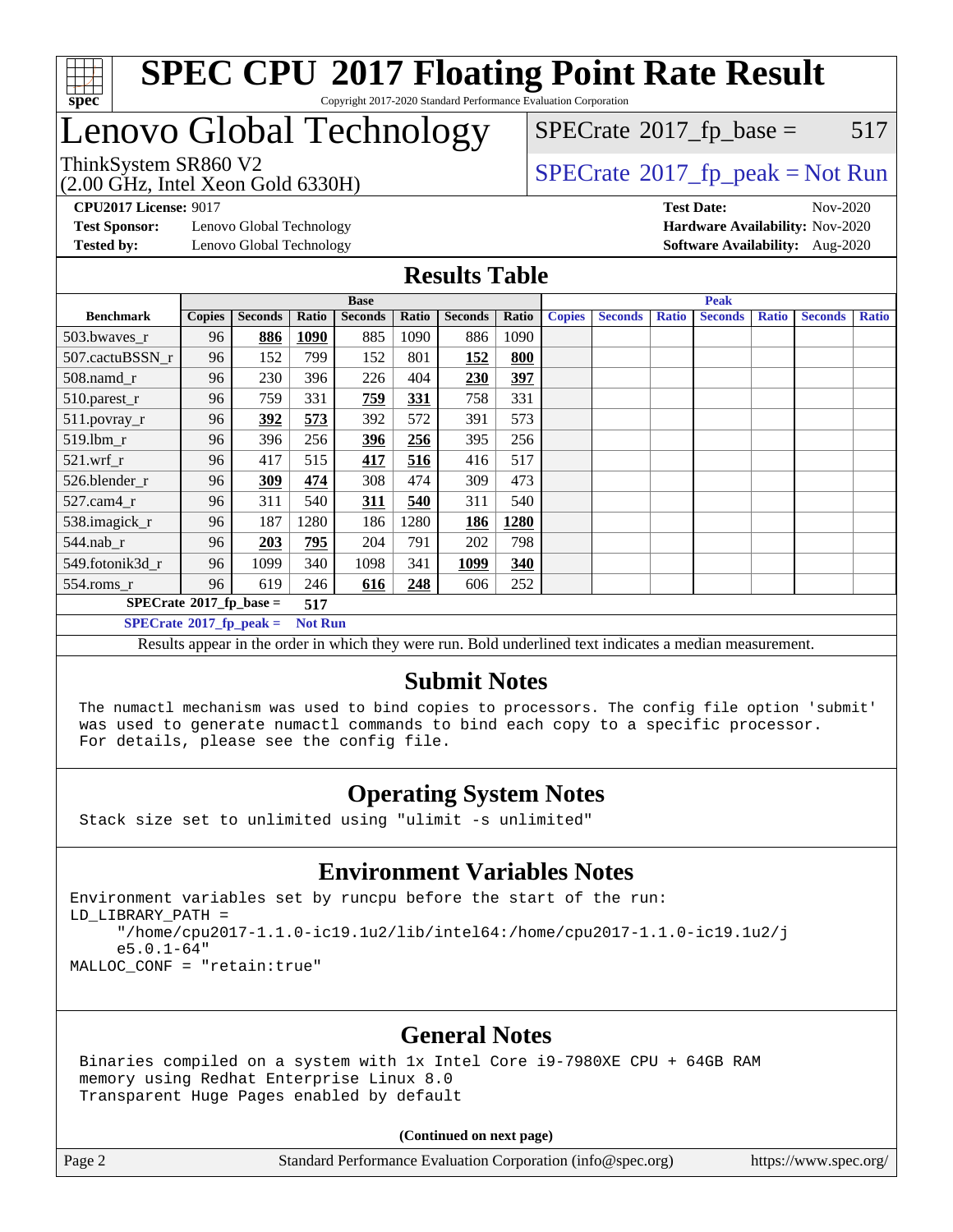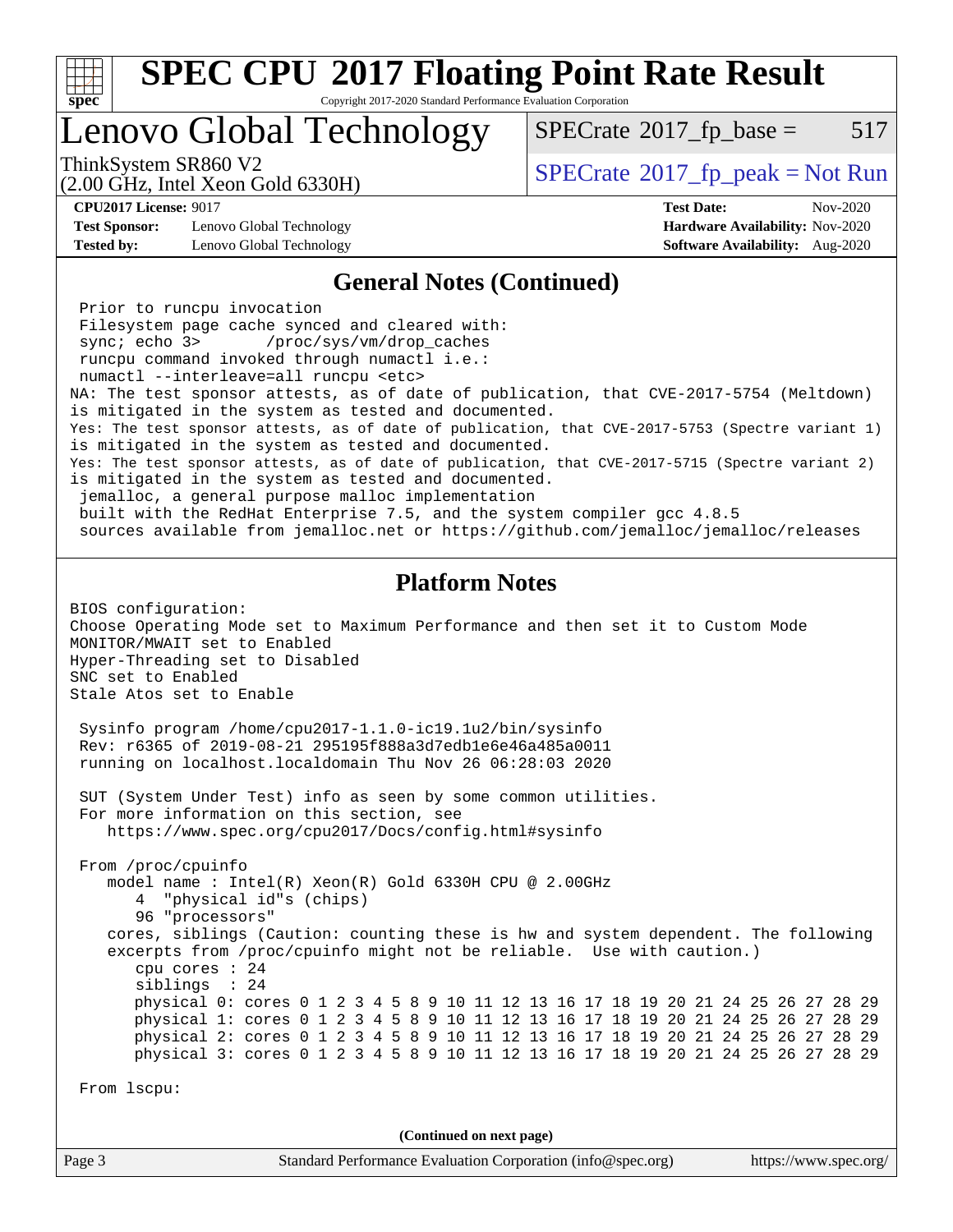

Lenovo Global Technology

 $SPECTate$ <sup>®</sup>[2017\\_fp\\_base =](http://www.spec.org/auto/cpu2017/Docs/result-fields.html#SPECrate2017fpbase) 517

(2.00 GHz, Intel Xeon Gold 6330H)

ThinkSystem SR860 V2<br>  $\begin{array}{c}\n\text{SPECrate} \textcirc 2017\_fp\_peak = Not Run \\
\text{SPECrate} \textcirc 2017\_fp\_peak = Not Run\n\end{array}$  $\begin{array}{c}\n\text{SPECrate} \textcirc 2017\_fp\_peak = Not Run \\
\text{SPECrate} \textcirc 2017\_fp\_peak = Not Run\n\end{array}$  $\begin{array}{c}\n\text{SPECrate} \textcirc 2017\_fp\_peak = Not Run \\
\text{SPECrate} \textcirc 2017\_fp\_peak = Not Run\n\end{array}$ 

**[Test Sponsor:](http://www.spec.org/auto/cpu2017/Docs/result-fields.html#TestSponsor)** Lenovo Global Technology **[Hardware Availability:](http://www.spec.org/auto/cpu2017/Docs/result-fields.html#HardwareAvailability)** Nov-2020 **[Tested by:](http://www.spec.org/auto/cpu2017/Docs/result-fields.html#Testedby)** Lenovo Global Technology **[Software Availability:](http://www.spec.org/auto/cpu2017/Docs/result-fields.html#SoftwareAvailability)** Aug-2020

**[CPU2017 License:](http://www.spec.org/auto/cpu2017/Docs/result-fields.html#CPU2017License)** 9017 **[Test Date:](http://www.spec.org/auto/cpu2017/Docs/result-fields.html#TestDate)** Nov-2020

### **[Platform Notes \(Continued\)](http://www.spec.org/auto/cpu2017/Docs/result-fields.html#PlatformNotes)**

| Architecture:               | x86_64                                                                              |
|-----------------------------|-------------------------------------------------------------------------------------|
| $CPU$ op-mode( $s$ ):       | $32$ -bit, $64$ -bit                                                                |
| Byte Order:                 | Little Endian                                                                       |
| CPU(s):                     | 96                                                                                  |
| On-line CPU(s) list: $0-95$ |                                                                                     |
| Thread( $s$ ) per core:     | 1                                                                                   |
| $Core(s)$ per socket:       | 24                                                                                  |
| Socket(s):                  | 4                                                                                   |
| NUMA $node(s)$ :            | 8                                                                                   |
| Vendor ID:                  | GenuineIntel                                                                        |
| CPU family:                 | 6                                                                                   |
| Model:                      | 85                                                                                  |
| Model name:                 | $Intel(R)$ Xeon $(R)$ Gold 6330H CPU @ 2.00GHz                                      |
| Stepping:                   | 11                                                                                  |
| CPU MHz:                    | 2309.491                                                                            |
| $CPU$ max $MHz$ :           | 3700.0000                                                                           |
| CPU min MHz:                | 1000.0000                                                                           |
| BogoMIPS:                   | 4000.00                                                                             |
| Virtualization:             | $VT - x$                                                                            |
| L1d cache:                  | 32K                                                                                 |
| Lli cache:                  | 32K                                                                                 |
| $L2$ cache:                 | 1024K                                                                               |
| L3 cache:                   | 33792K                                                                              |
| NUMA node0 CPU(s):          | $0 - 2$ , $6 - 8$ , $12 - 14$ , $18 - 20$                                           |
| NUMA nodel $CPU(s):$        | $3 - 5, 9 - 11, 15 - 17, 21 - 23$                                                   |
| NUMA $node2$ $CPU(s):$      | $24 - 26$ , $30 - 32$ , $36 - 38$ , $42 - 44$                                       |
| NUMA $node3$ $CPU(s)$ :     | $27 - 29$ , $33 - 35$ , $39 - 41$ , $45 - 47$                                       |
| NUMA $node4$ CPU $(s)$ :    | $48 - 50, 54 - 56, 60 - 62, 66 - 68$                                                |
| NUMA $node5$ $CPU(s):$      | $51 - 53, 57 - 59, 63 - 65, 69 - 71$                                                |
| NUMA node6 CPU(s):          | $72 - 74, 78 - 80, 84 - 86, 90 - 92$                                                |
| NUMA node7 CPU(s):          | $75 - 77, 81 - 83, 87 - 89, 93 - 95$                                                |
| Flags:                      | fpu vme de pse tsc msr pae mce cx8 apic sep mtrr pge mca cmov                       |
|                             | pat pse36 clflush dts acpi mmx fxsr sse sse2 ss ht tm pbe syscall nx pdpelgb rdtscp |
|                             | lm constant_tsc art arch_perfmon pebs bts rep_good nopl xtopology nonstop_tsc cpuid |
|                             | aperfmperf pni pclmulgdg dtes64 monitor ds_cpl vmx smx est tm2 ssse3 sdbg fma cx16  |
|                             | xtpr pdcm pcid dca sse4_1 sse4_2 x2apic movbe popcnt tsc_deadline_timer aes xsave   |

 avx f16c rdrand lahf\_lm abm 3dnowprefetch cpuid\_fault epb cat\_l3 cdp\_l3 invpcid\_single intel\_ppin ssbd mba ibrs ibpb stibp ibrs\_enhanced tpr\_shadow vnmi flexpriority ept vpid fsgsbase tsc\_adjust bmi1 hle avx2 smep bmi2 erms invpcid rtm cqm mpx rdt\_a avx512f avx512dq rdseed adx smap clflushopt clwb intel\_pt avx512cd avx512bw avx512vl xsaveopt xsavec xgetbv1 xsaves cqm\_llc cqm\_occup\_llc cqm\_mbm\_total cqm\_mbm\_local avx512\_bf16 dtherm ida arat pln pts pku ospke avx512\_vnni md\_clear flush\_l1d arch\_capabilities

 /proc/cpuinfo cache data cache size : 33792 KB

**(Continued on next page)**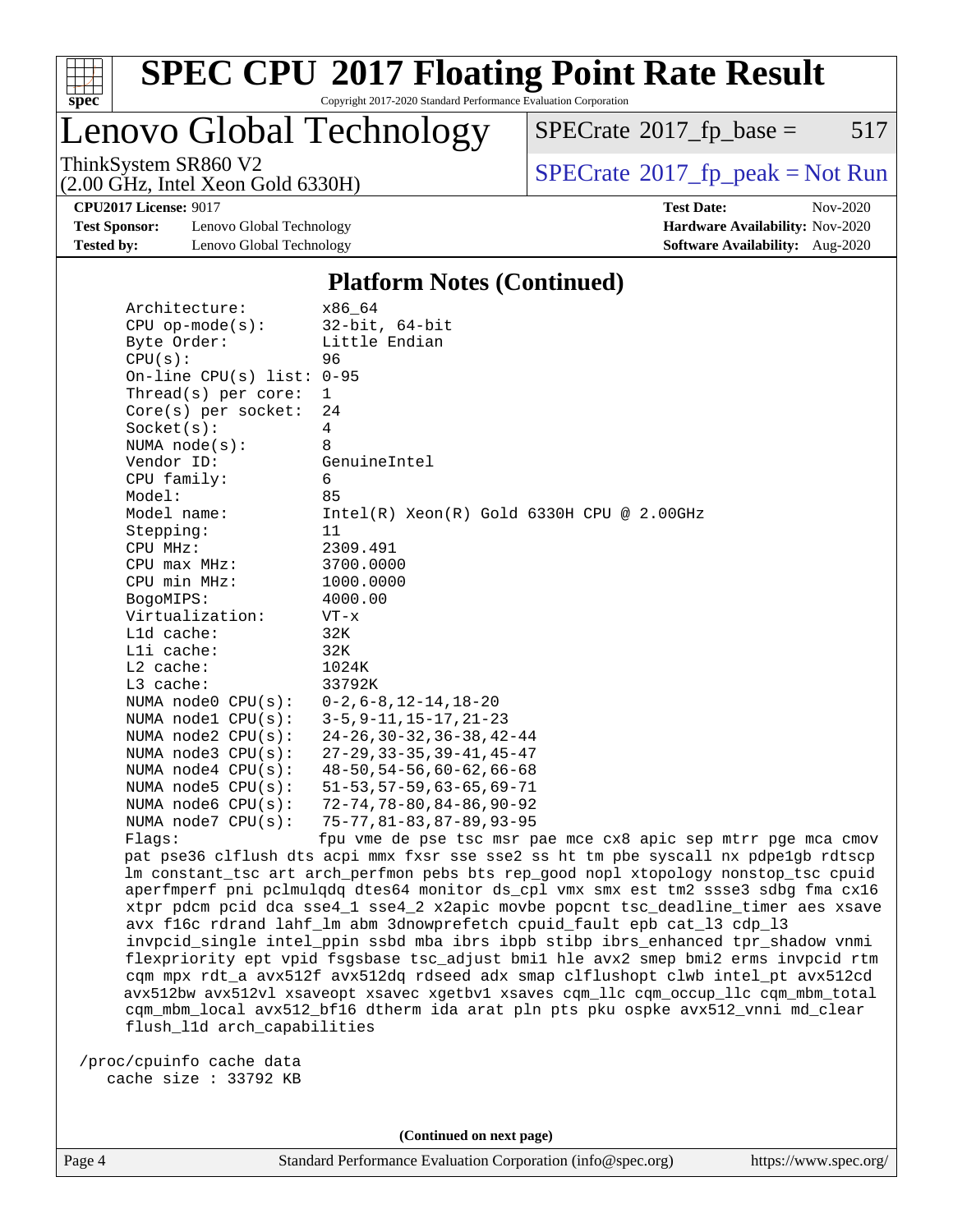

# **[SPEC CPU](http://www.spec.org/auto/cpu2017/Docs/result-fields.html#SPECCPU2017FloatingPointRateResult)[2017 Floating Point Rate Result](http://www.spec.org/auto/cpu2017/Docs/result-fields.html#SPECCPU2017FloatingPointRateResult)**

Copyright 2017-2020 Standard Performance Evaluation Corporation

Lenovo Global Technology

 $SPECTate$ <sup>®</sup>[2017\\_fp\\_base =](http://www.spec.org/auto/cpu2017/Docs/result-fields.html#SPECrate2017fpbase) 517

(2.00 GHz, Intel Xeon Gold 6330H)

ThinkSystem SR860 V2<br>(2.00 GHz, Intel Xeon Gold 6330H)  $\vert$  [SPECrate](http://www.spec.org/auto/cpu2017/Docs/result-fields.html#SPECrate2017fppeak)®[2017\\_fp\\_peak = N](http://www.spec.org/auto/cpu2017/Docs/result-fields.html#SPECrate2017fppeak)ot Run

**[Test Sponsor:](http://www.spec.org/auto/cpu2017/Docs/result-fields.html#TestSponsor)** Lenovo Global Technology **[Hardware Availability:](http://www.spec.org/auto/cpu2017/Docs/result-fields.html#HardwareAvailability)** Nov-2020 **[Tested by:](http://www.spec.org/auto/cpu2017/Docs/result-fields.html#Testedby)** Lenovo Global Technology **[Software Availability:](http://www.spec.org/auto/cpu2017/Docs/result-fields.html#SoftwareAvailability)** Aug-2020

**[CPU2017 License:](http://www.spec.org/auto/cpu2017/Docs/result-fields.html#CPU2017License)** 9017 **[Test Date:](http://www.spec.org/auto/cpu2017/Docs/result-fields.html#TestDate)** Nov-2020

### **[Platform Notes \(Continued\)](http://www.spec.org/auto/cpu2017/Docs/result-fields.html#PlatformNotes)**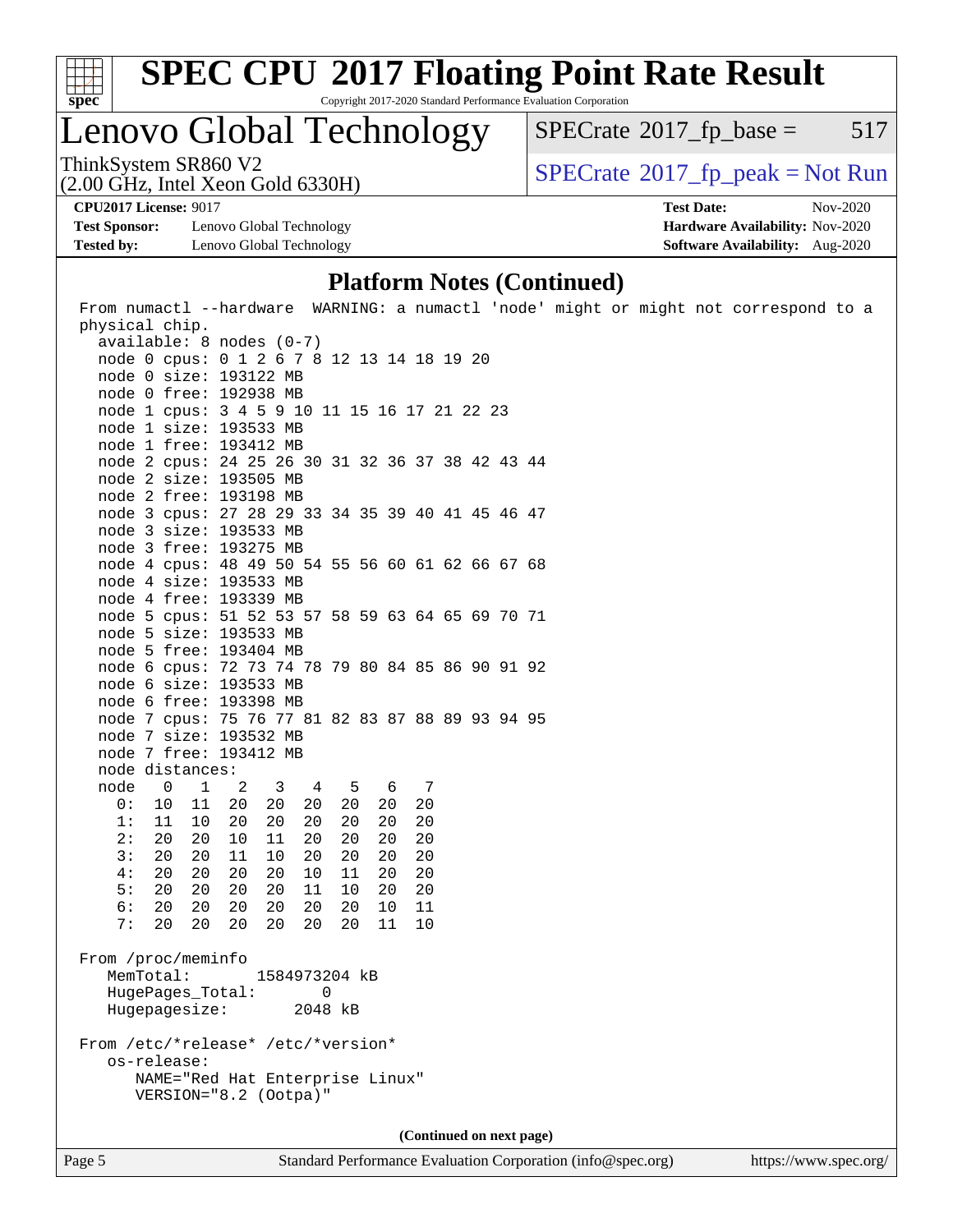

### Lenovo Global Technology

 $SPECTate$ <sup>®</sup>[2017\\_fp\\_base =](http://www.spec.org/auto/cpu2017/Docs/result-fields.html#SPECrate2017fpbase) 517

(2.00 GHz, Intel Xeon Gold 6330H)

ThinkSystem SR860 V2<br>  $\begin{array}{c} \text{SPECTR} \setminus \text{SVD} \\ \text{SPECTR} \setminus \text{SVD} \end{array}$  [SPECrate](http://www.spec.org/auto/cpu2017/Docs/result-fields.html#SPECrate2017fppeak)®[2017\\_fp\\_peak = N](http://www.spec.org/auto/cpu2017/Docs/result-fields.html#SPECrate2017fppeak)ot Run

**[CPU2017 License:](http://www.spec.org/auto/cpu2017/Docs/result-fields.html#CPU2017License)** 9017 **[Test Date:](http://www.spec.org/auto/cpu2017/Docs/result-fields.html#TestDate)** Nov-2020

**[Test Sponsor:](http://www.spec.org/auto/cpu2017/Docs/result-fields.html#TestSponsor)** Lenovo Global Technology **[Hardware Availability:](http://www.spec.org/auto/cpu2017/Docs/result-fields.html#HardwareAvailability)** Nov-2020 **[Tested by:](http://www.spec.org/auto/cpu2017/Docs/result-fields.html#Testedby)** Lenovo Global Technology **[Software Availability:](http://www.spec.org/auto/cpu2017/Docs/result-fields.html#SoftwareAvailability)** Aug-2020

### **[Platform Notes \(Continued\)](http://www.spec.org/auto/cpu2017/Docs/result-fields.html#PlatformNotes)**

 ID="rhel" ID\_LIKE="fedora" VERSION\_ID="8.2" PLATFORM\_ID="platform:el8" PRETTY\_NAME="Red Hat Enterprise Linux 8.2 (Ootpa)" ANSI\_COLOR="0;31" redhat-release: Red Hat Enterprise Linux release 8.2 (Ootpa) system-release: Red Hat Enterprise Linux release 8.2 (Ootpa) system-release-cpe: cpe:/o:redhat:enterprise\_linux:8.2:ga uname -a: Linux localhost.localdomain 4.18.0-193.el8.x86\_64 #1 SMP Fri Mar 27 14:35:58 UTC 2020 x86\_64 x86\_64 x86\_64 GNU/Linux Kernel self-reported vulnerability status: itlb\_multihit: Not affected CVE-2018-3620 (L1 Terminal Fault): Not affected Microarchitectural Data Sampling: Not affected CVE-2017-5754 (Meltdown): Not affected CVE-2018-3639 (Speculative Store Bypass): Mitigation: Speculative Store Bypass disabled via prctl and seccomp CVE-2017-5753 (Spectre variant 1): Mitigation: usercopy/swapgs barriers and \_\_user pointer sanitization CVE-2017-5715 (Spectre variant 2): Mitigation: Enhanced IBRS, IBPB: conditional, RSB filling tsx\_async\_abort: Not affected run-level 3 Nov 26 06:25 SPEC is set to: /home/cpu2017-1.1.0-ic19.1u2 Filesystem Type Size Used Avail Use% Mounted on /dev/sda4 xfs 839G 23G 816G 3% /home From /sys/devices/virtual/dmi/id BIOS: Lenovo M5E107H-1.00 10/18/2020 Vendor: Lenovo Product: ThinkSystem SR860 V2 Product Family: ThinkSystem Serial: none Additional information from dmidecode follows. WARNING: Use caution when you interpret this section. The 'dmidecode' program reads system data which is "intended to allow hardware to be accurately determined", but the intent may not be met, as there are frequent changes to hardware, firmware, and the "DMTF SMBIOS" standard. Memory: 48x Samsung M393A4K40DB3-CWE 32 GB 2 rank 3200 **(Continued on next page)**

| Page 6 | Standard Performance Evaluation Corporation (info@spec.org) | https://www.spec.org/ |
|--------|-------------------------------------------------------------|-----------------------|
|--------|-------------------------------------------------------------|-----------------------|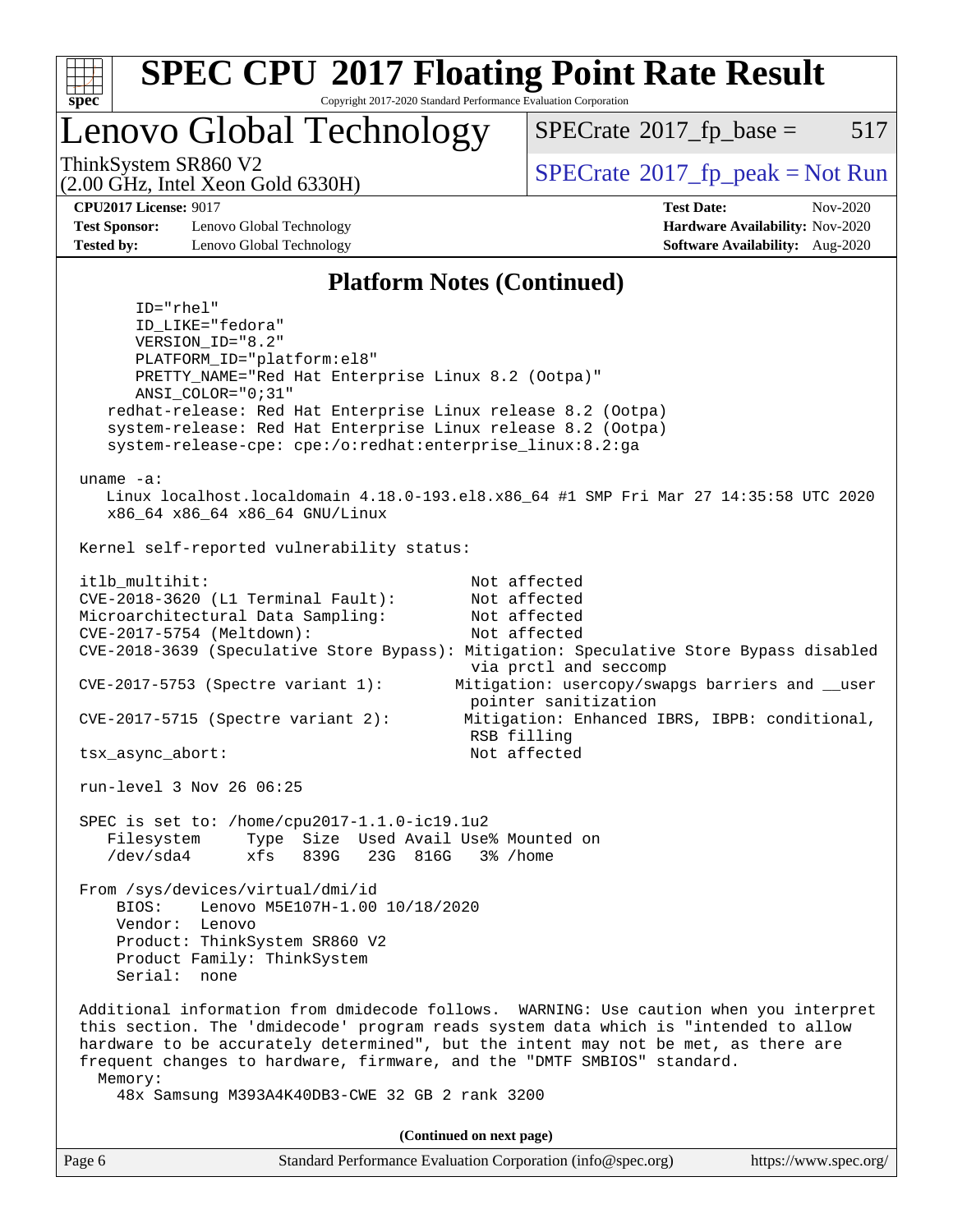| $S^1$<br>Эe<br>Ċ, |  |  |  |  |  |  |
|-------------------|--|--|--|--|--|--|

# **[SPEC CPU](http://www.spec.org/auto/cpu2017/Docs/result-fields.html#SPECCPU2017FloatingPointRateResult)[2017 Floating Point Rate Result](http://www.spec.org/auto/cpu2017/Docs/result-fields.html#SPECCPU2017FloatingPointRateResult)**

Copyright 2017-2020 Standard Performance Evaluation Corporation

### Lenovo Global Technology

 $SPECTate@2017_fp\_base = 517$ 

(2.00 GHz, Intel Xeon Gold 6330H)

 $SPECTate@2017_fp_peak = Not Run$  $SPECTate@2017_fp_peak = Not Run$  $SPECTate@2017_fp_peak = Not Run$ 

**[Test Sponsor:](http://www.spec.org/auto/cpu2017/Docs/result-fields.html#TestSponsor)** Lenovo Global Technology **[Hardware Availability:](http://www.spec.org/auto/cpu2017/Docs/result-fields.html#HardwareAvailability)** Nov-2020 **[Tested by:](http://www.spec.org/auto/cpu2017/Docs/result-fields.html#Testedby)** Lenovo Global Technology **[Software Availability:](http://www.spec.org/auto/cpu2017/Docs/result-fields.html#SoftwareAvailability)** Aug-2020

**[CPU2017 License:](http://www.spec.org/auto/cpu2017/Docs/result-fields.html#CPU2017License)** 9017 **[Test Date:](http://www.spec.org/auto/cpu2017/Docs/result-fields.html#TestDate)** Nov-2020

### **[Platform Notes \(Continued\)](http://www.spec.org/auto/cpu2017/Docs/result-fields.html#PlatformNotes)**

 (End of data from sysinfo program) Memory on this system run at 2933 MHz due to CPU limitation.

### **[Compiler Version Notes](http://www.spec.org/auto/cpu2017/Docs/result-fields.html#CompilerVersionNotes)**

|                           | (Continued on next page)                                                                                                                   |  |
|---------------------------|--------------------------------------------------------------------------------------------------------------------------------------------|--|
|                           |                                                                                                                                            |  |
|                           | Copyright (C) 1985-2020 Intel Corporation. All rights reserved.                                                                            |  |
|                           | $Intel(R)$ Fortran Intel(R) 64 Compiler for applications running on Intel(R)<br>64, Version 19.1.2.275 Build 20200623                      |  |
|                           | Copyright (C) 1985-2020 Intel Corporation. All rights reserved.                                                                            |  |
| 19.1.2.275 Build 20200604 | Intel(R) C Compiler for applications running on Intel(R) $64$ , Version                                                                    |  |
|                           | Copyright (C) 1985-2020 Intel Corporation. All rights reserved.                                                                            |  |
| 19.1.2.275 Build 20200604 | Intel(R) $C++$ Compiler for applications running on Intel(R) 64, Version                                                                   |  |
|                           | $C++$ , C, Fortran   507.cactuBSSN_r(base)                                                                                                 |  |
|                           |                                                                                                                                            |  |
|                           | Copyright (C) 1985-2020 Intel Corporation. All rights reserved.                                                                            |  |
| 19.1.2.275 Build 20200604 | Copyright (C) 1985-2020 Intel Corporation. All rights reserved.<br>Intel(R) C Compiler for applications running on $Intel(R) 64$ , Version |  |
| 19.1.2.275 Build 20200604 |                                                                                                                                            |  |
|                           | Intel(R) C++ Compiler for applications running on Intel(R) $64$ , Version                                                                  |  |
|                           | $C++$ , C   511.povray_r(base) 526.blender_r(base)                                                                                         |  |
|                           |                                                                                                                                            |  |
| 19.1.2.275 Build 20200604 | Copyright (C) 1985-2020 Intel Corporation. All rights reserved.                                                                            |  |
|                           | Intel(R) $C++$ Compiler for applications running on Intel(R) 64, Version                                                                   |  |
| $C++$                     | $  508.namd_r(base) 510.parest_r(base)$                                                                                                    |  |
|                           |                                                                                                                                            |  |
| 19.1.2.275 Build 20200604 | Intel(R) C Compiler for applications running on $Intel(R)$ 64, Version<br>Copyright (C) 1985-2020 Intel Corporation. All rights reserved.  |  |
| C                         | $519.1bm_r(base) 538.imagick_r(base) 544.nab_r(base)$                                                                                      |  |
|                           |                                                                                                                                            |  |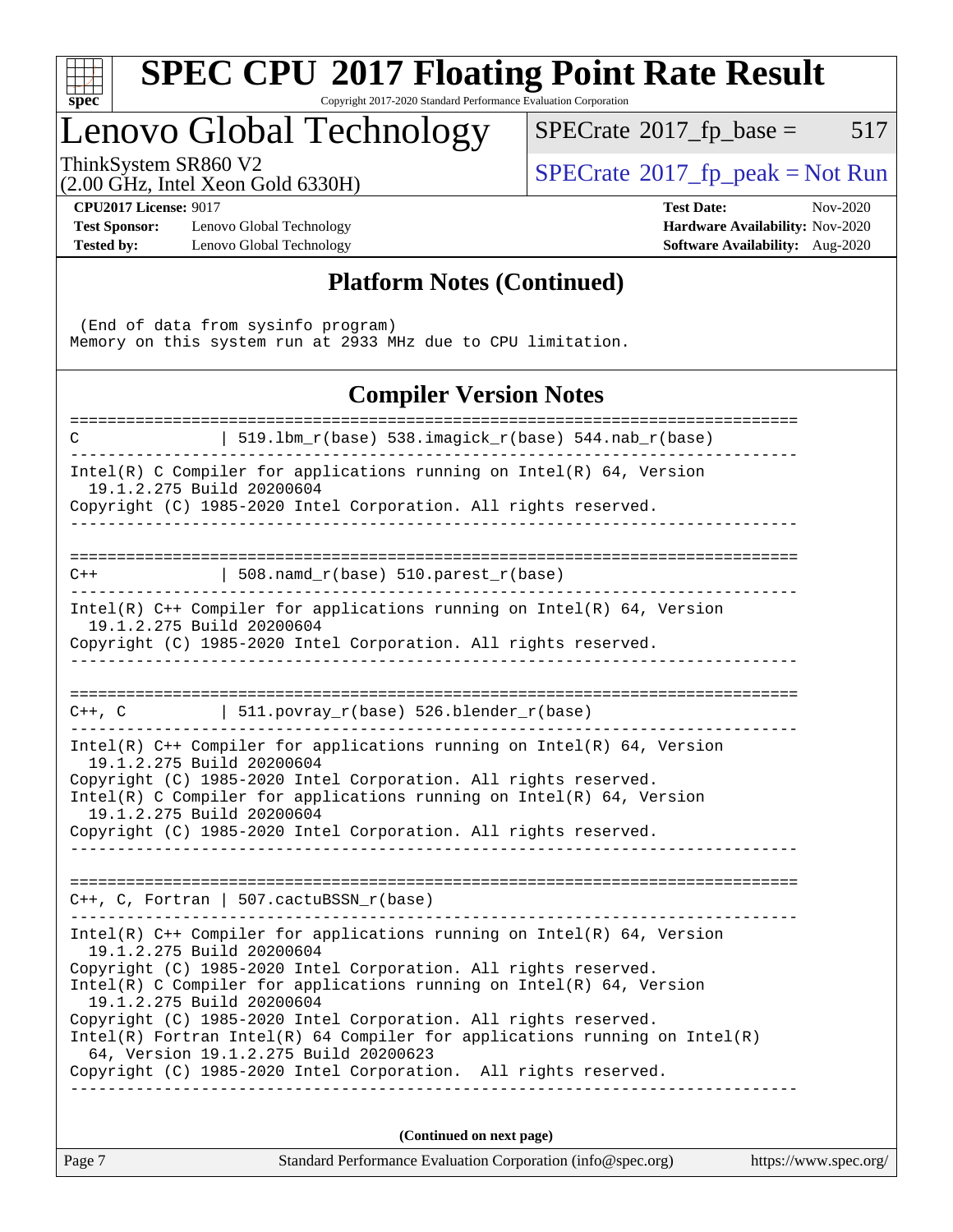

### Lenovo Global Technology

 $SPECTate$ <sup>®</sup>[2017\\_fp\\_base =](http://www.spec.org/auto/cpu2017/Docs/result-fields.html#SPECrate2017fpbase) 517

(2.00 GHz, Intel Xeon Gold 6330H)

ThinkSystem SR860 V2<br>  $\begin{array}{c} \text{SPECTR} \setminus \text{SVD} \\ \text{SPECTR} \setminus \text{SVD} \end{array}$  [SPECrate](http://www.spec.org/auto/cpu2017/Docs/result-fields.html#SPECrate2017fppeak)®[2017\\_fp\\_peak = N](http://www.spec.org/auto/cpu2017/Docs/result-fields.html#SPECrate2017fppeak)ot Run

**[Test Sponsor:](http://www.spec.org/auto/cpu2017/Docs/result-fields.html#TestSponsor)** Lenovo Global Technology **[Hardware Availability:](http://www.spec.org/auto/cpu2017/Docs/result-fields.html#HardwareAvailability)** Nov-2020 **[Tested by:](http://www.spec.org/auto/cpu2017/Docs/result-fields.html#Testedby)** Lenovo Global Technology **[Software Availability:](http://www.spec.org/auto/cpu2017/Docs/result-fields.html#SoftwareAvailability)** Aug-2020

**[CPU2017 License:](http://www.spec.org/auto/cpu2017/Docs/result-fields.html#CPU2017License)** 9017 **[Test Date:](http://www.spec.org/auto/cpu2017/Docs/result-fields.html#TestDate)** Nov-2020

### **[Compiler Version Notes \(Continued\)](http://www.spec.org/auto/cpu2017/Docs/result-fields.html#CompilerVersionNotes)**

============================================================================== Fortran | 503.bwaves\_r(base) 549.fotonik3d\_r(base) 554.roms\_r(base) ------------------------------------------------------------------------------ Intel(R) Fortran Intel(R) 64 Compiler for applications running on Intel(R) 64, Version 19.1.2.275 Build 20200623 Copyright (C) 1985-2020 Intel Corporation. All rights reserved. ------------------------------------------------------------------------------ ============================================================================== Fortran,  $C$  | 521.wrf\_r(base) 527.cam4\_r(base) ------------------------------------------------------------------------------ Intel(R) Fortran Intel(R)  $64$  Compiler for applications running on Intel(R) 64, Version 19.1.2.275 Build 20200623 Copyright (C) 1985-2020 Intel Corporation. All rights reserved. Intel(R) C Compiler for applications running on Intel(R) 64, Version 19.1.2.275 Build 20200604 Copyright (C) 1985-2020 Intel Corporation. All rights reserved. ------------------------------------------------------------------------------

### **[Base Compiler Invocation](http://www.spec.org/auto/cpu2017/Docs/result-fields.html#BaseCompilerInvocation)**

[C benchmarks](http://www.spec.org/auto/cpu2017/Docs/result-fields.html#Cbenchmarks):

[icc](http://www.spec.org/cpu2017/results/res2020q4/cpu2017-20201207-24553.flags.html#user_CCbase_intel_icc_66fc1ee009f7361af1fbd72ca7dcefbb700085f36577c54f309893dd4ec40d12360134090235512931783d35fd58c0460139e722d5067c5574d8eaf2b3e37e92)

[C++ benchmarks:](http://www.spec.org/auto/cpu2017/Docs/result-fields.html#CXXbenchmarks) [icpc](http://www.spec.org/cpu2017/results/res2020q4/cpu2017-20201207-24553.flags.html#user_CXXbase_intel_icpc_c510b6838c7f56d33e37e94d029a35b4a7bccf4766a728ee175e80a419847e808290a9b78be685c44ab727ea267ec2f070ec5dc83b407c0218cded6866a35d07)

[Fortran benchmarks](http://www.spec.org/auto/cpu2017/Docs/result-fields.html#Fortranbenchmarks): [ifort](http://www.spec.org/cpu2017/results/res2020q4/cpu2017-20201207-24553.flags.html#user_FCbase_intel_ifort_8111460550e3ca792625aed983ce982f94888b8b503583aa7ba2b8303487b4d8a21a13e7191a45c5fd58ff318f48f9492884d4413fa793fd88dd292cad7027ca)

[Benchmarks using both Fortran and C](http://www.spec.org/auto/cpu2017/Docs/result-fields.html#BenchmarksusingbothFortranandC): [ifort](http://www.spec.org/cpu2017/results/res2020q4/cpu2017-20201207-24553.flags.html#user_CC_FCbase_intel_ifort_8111460550e3ca792625aed983ce982f94888b8b503583aa7ba2b8303487b4d8a21a13e7191a45c5fd58ff318f48f9492884d4413fa793fd88dd292cad7027ca) [icc](http://www.spec.org/cpu2017/results/res2020q4/cpu2017-20201207-24553.flags.html#user_CC_FCbase_intel_icc_66fc1ee009f7361af1fbd72ca7dcefbb700085f36577c54f309893dd4ec40d12360134090235512931783d35fd58c0460139e722d5067c5574d8eaf2b3e37e92)

[Benchmarks using both C and C++](http://www.spec.org/auto/cpu2017/Docs/result-fields.html#BenchmarksusingbothCandCXX): [icpc](http://www.spec.org/cpu2017/results/res2020q4/cpu2017-20201207-24553.flags.html#user_CC_CXXbase_intel_icpc_c510b6838c7f56d33e37e94d029a35b4a7bccf4766a728ee175e80a419847e808290a9b78be685c44ab727ea267ec2f070ec5dc83b407c0218cded6866a35d07) [icc](http://www.spec.org/cpu2017/results/res2020q4/cpu2017-20201207-24553.flags.html#user_CC_CXXbase_intel_icc_66fc1ee009f7361af1fbd72ca7dcefbb700085f36577c54f309893dd4ec40d12360134090235512931783d35fd58c0460139e722d5067c5574d8eaf2b3e37e92)

[Benchmarks using Fortran, C, and C++:](http://www.spec.org/auto/cpu2017/Docs/result-fields.html#BenchmarksusingFortranCandCXX) [icpc](http://www.spec.org/cpu2017/results/res2020q4/cpu2017-20201207-24553.flags.html#user_CC_CXX_FCbase_intel_icpc_c510b6838c7f56d33e37e94d029a35b4a7bccf4766a728ee175e80a419847e808290a9b78be685c44ab727ea267ec2f070ec5dc83b407c0218cded6866a35d07) [icc](http://www.spec.org/cpu2017/results/res2020q4/cpu2017-20201207-24553.flags.html#user_CC_CXX_FCbase_intel_icc_66fc1ee009f7361af1fbd72ca7dcefbb700085f36577c54f309893dd4ec40d12360134090235512931783d35fd58c0460139e722d5067c5574d8eaf2b3e37e92) [ifort](http://www.spec.org/cpu2017/results/res2020q4/cpu2017-20201207-24553.flags.html#user_CC_CXX_FCbase_intel_ifort_8111460550e3ca792625aed983ce982f94888b8b503583aa7ba2b8303487b4d8a21a13e7191a45c5fd58ff318f48f9492884d4413fa793fd88dd292cad7027ca)

### **[Base Portability Flags](http://www.spec.org/auto/cpu2017/Docs/result-fields.html#BasePortabilityFlags)**

503.bwaves\_r: [-DSPEC\\_LP64](http://www.spec.org/cpu2017/results/res2020q4/cpu2017-20201207-24553.flags.html#suite_basePORTABILITY503_bwaves_r_DSPEC_LP64)

**(Continued on next page)**

Page 8 Standard Performance Evaluation Corporation [\(info@spec.org\)](mailto:info@spec.org) <https://www.spec.org/>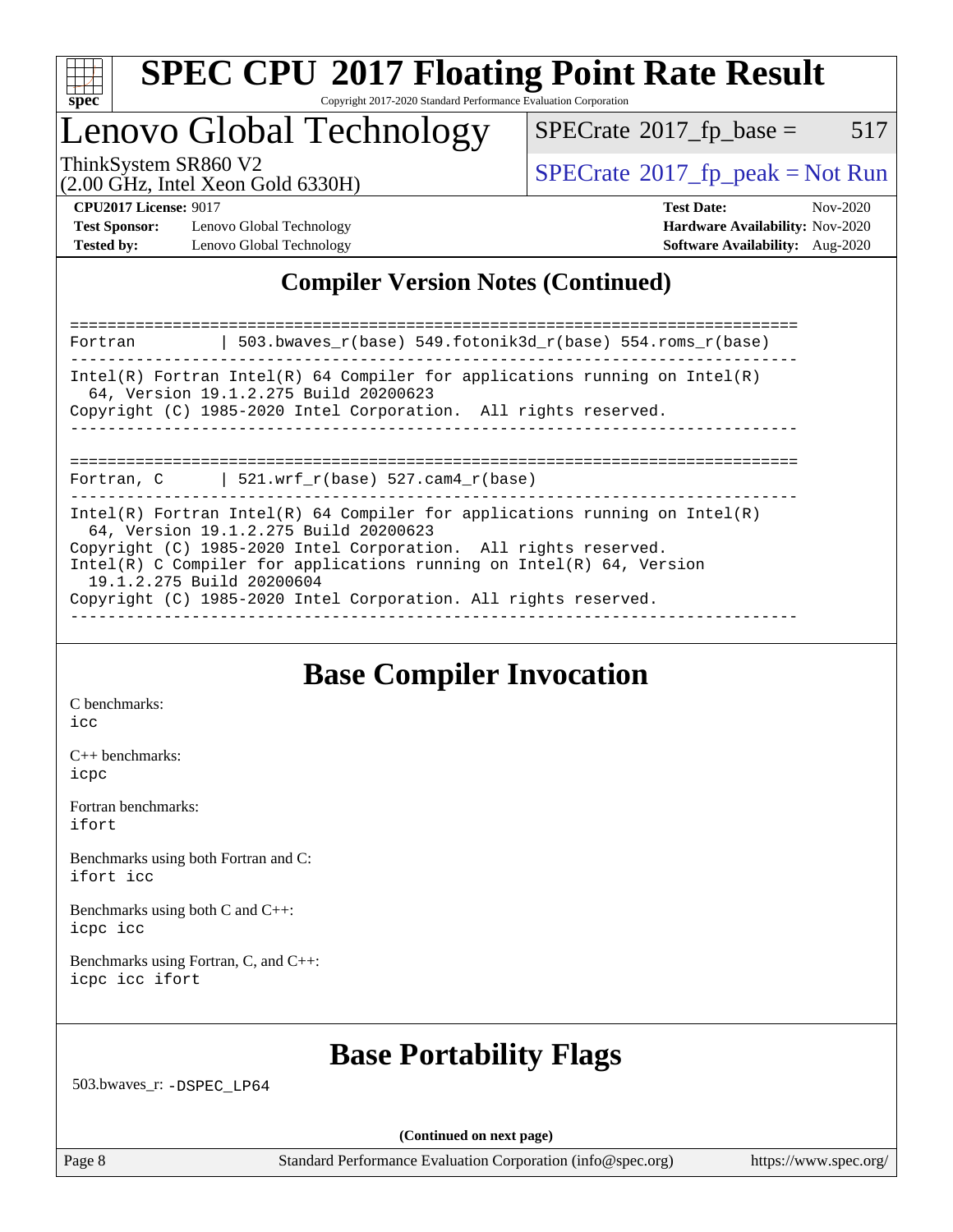

Lenovo Global Technology

 $SPECTate$ <sup>®</sup>[2017\\_fp\\_base =](http://www.spec.org/auto/cpu2017/Docs/result-fields.html#SPECrate2017fpbase) 517

(2.00 GHz, Intel Xeon Gold 6330H)

ThinkSystem SR860 V2<br>  $\begin{array}{c|c}\n\hline\n\text{ShinkSystem SRS60 V2}\n\hline\n\text{QOSCHz Intel Yesn Gold 632011}\n\end{array}$  [SPECrate](http://www.spec.org/auto/cpu2017/Docs/result-fields.html#SPECrate2017fppeak)®[2017\\_fp\\_peak = N](http://www.spec.org/auto/cpu2017/Docs/result-fields.html#SPECrate2017fppeak)ot Run

**[Test Sponsor:](http://www.spec.org/auto/cpu2017/Docs/result-fields.html#TestSponsor)** Lenovo Global Technology **[Hardware Availability:](http://www.spec.org/auto/cpu2017/Docs/result-fields.html#HardwareAvailability)** Nov-2020 **[Tested by:](http://www.spec.org/auto/cpu2017/Docs/result-fields.html#Testedby)** Lenovo Global Technology **[Software Availability:](http://www.spec.org/auto/cpu2017/Docs/result-fields.html#SoftwareAvailability)** Aug-2020

**[CPU2017 License:](http://www.spec.org/auto/cpu2017/Docs/result-fields.html#CPU2017License)** 9017 **[Test Date:](http://www.spec.org/auto/cpu2017/Docs/result-fields.html#TestDate)** Nov-2020

### **[Base Portability Flags \(Continued\)](http://www.spec.org/auto/cpu2017/Docs/result-fields.html#BasePortabilityFlags)**

 507.cactuBSSN\_r: [-DSPEC\\_LP64](http://www.spec.org/cpu2017/results/res2020q4/cpu2017-20201207-24553.flags.html#suite_basePORTABILITY507_cactuBSSN_r_DSPEC_LP64) 508.namd\_r: [-DSPEC\\_LP64](http://www.spec.org/cpu2017/results/res2020q4/cpu2017-20201207-24553.flags.html#suite_basePORTABILITY508_namd_r_DSPEC_LP64) 510.parest\_r: [-DSPEC\\_LP64](http://www.spec.org/cpu2017/results/res2020q4/cpu2017-20201207-24553.flags.html#suite_basePORTABILITY510_parest_r_DSPEC_LP64) 511.povray\_r: [-DSPEC\\_LP64](http://www.spec.org/cpu2017/results/res2020q4/cpu2017-20201207-24553.flags.html#suite_basePORTABILITY511_povray_r_DSPEC_LP64) 519.lbm\_r: [-DSPEC\\_LP64](http://www.spec.org/cpu2017/results/res2020q4/cpu2017-20201207-24553.flags.html#suite_basePORTABILITY519_lbm_r_DSPEC_LP64) 521.wrf\_r: [-DSPEC\\_LP64](http://www.spec.org/cpu2017/results/res2020q4/cpu2017-20201207-24553.flags.html#suite_basePORTABILITY521_wrf_r_DSPEC_LP64) [-DSPEC\\_CASE\\_FLAG](http://www.spec.org/cpu2017/results/res2020q4/cpu2017-20201207-24553.flags.html#b521.wrf_r_baseCPORTABILITY_DSPEC_CASE_FLAG) [-convert big\\_endian](http://www.spec.org/cpu2017/results/res2020q4/cpu2017-20201207-24553.flags.html#user_baseFPORTABILITY521_wrf_r_convert_big_endian_c3194028bc08c63ac5d04de18c48ce6d347e4e562e8892b8bdbdc0214820426deb8554edfa529a3fb25a586e65a3d812c835984020483e7e73212c4d31a38223) 526.blender\_r: [-DSPEC\\_LP64](http://www.spec.org/cpu2017/results/res2020q4/cpu2017-20201207-24553.flags.html#suite_basePORTABILITY526_blender_r_DSPEC_LP64) [-DSPEC\\_LINUX](http://www.spec.org/cpu2017/results/res2020q4/cpu2017-20201207-24553.flags.html#b526.blender_r_baseCPORTABILITY_DSPEC_LINUX) [-funsigned-char](http://www.spec.org/cpu2017/results/res2020q4/cpu2017-20201207-24553.flags.html#user_baseCPORTABILITY526_blender_r_force_uchar_40c60f00ab013830e2dd6774aeded3ff59883ba5a1fc5fc14077f794d777847726e2a5858cbc7672e36e1b067e7e5c1d9a74f7176df07886a243d7cc18edfe67) 527.cam4\_r: [-DSPEC\\_LP64](http://www.spec.org/cpu2017/results/res2020q4/cpu2017-20201207-24553.flags.html#suite_basePORTABILITY527_cam4_r_DSPEC_LP64) [-DSPEC\\_CASE\\_FLAG](http://www.spec.org/cpu2017/results/res2020q4/cpu2017-20201207-24553.flags.html#b527.cam4_r_baseCPORTABILITY_DSPEC_CASE_FLAG) 538.imagick\_r: [-DSPEC\\_LP64](http://www.spec.org/cpu2017/results/res2020q4/cpu2017-20201207-24553.flags.html#suite_basePORTABILITY538_imagick_r_DSPEC_LP64) 544.nab\_r: [-DSPEC\\_LP64](http://www.spec.org/cpu2017/results/res2020q4/cpu2017-20201207-24553.flags.html#suite_basePORTABILITY544_nab_r_DSPEC_LP64) 549.fotonik3d\_r: [-DSPEC\\_LP64](http://www.spec.org/cpu2017/results/res2020q4/cpu2017-20201207-24553.flags.html#suite_basePORTABILITY549_fotonik3d_r_DSPEC_LP64) 554.roms\_r: [-DSPEC\\_LP64](http://www.spec.org/cpu2017/results/res2020q4/cpu2017-20201207-24553.flags.html#suite_basePORTABILITY554_roms_r_DSPEC_LP64)

**[Base Optimization Flags](http://www.spec.org/auto/cpu2017/Docs/result-fields.html#BaseOptimizationFlags)**

[C benchmarks](http://www.spec.org/auto/cpu2017/Docs/result-fields.html#Cbenchmarks):

[-m64](http://www.spec.org/cpu2017/results/res2020q4/cpu2017-20201207-24553.flags.html#user_CCbase_m64-icc) [-qnextgen](http://www.spec.org/cpu2017/results/res2020q4/cpu2017-20201207-24553.flags.html#user_CCbase_f-qnextgen) [-std=c11](http://www.spec.org/cpu2017/results/res2020q4/cpu2017-20201207-24553.flags.html#user_CCbase_std-icc-std_0e1c27790398a4642dfca32ffe6c27b5796f9c2d2676156f2e42c9c44eaad0c049b1cdb667a270c34d979996257aeb8fc440bfb01818dbc9357bd9d174cb8524) [-Wl,-plugin-opt=-x86-branches-within-32B-boundaries](http://www.spec.org/cpu2017/results/res2020q4/cpu2017-20201207-24553.flags.html#user_CCbase_f-x86-branches-within-32B-boundaries_0098b4e4317ae60947b7b728078a624952a08ac37a3c797dfb4ffeb399e0c61a9dd0f2f44ce917e9361fb9076ccb15e7824594512dd315205382d84209e912f3) [-Wl,-z,muldefs](http://www.spec.org/cpu2017/results/res2020q4/cpu2017-20201207-24553.flags.html#user_CCbase_link_force_multiple1_b4cbdb97b34bdee9ceefcfe54f4c8ea74255f0b02a4b23e853cdb0e18eb4525ac79b5a88067c842dd0ee6996c24547a27a4b99331201badda8798ef8a743f577) [-xCORE-AVX512](http://www.spec.org/cpu2017/results/res2020q4/cpu2017-20201207-24553.flags.html#user_CCbase_f-xCORE-AVX512) [-Ofast](http://www.spec.org/cpu2017/results/res2020q4/cpu2017-20201207-24553.flags.html#user_CCbase_f-Ofast) [-ffast-math](http://www.spec.org/cpu2017/results/res2020q4/cpu2017-20201207-24553.flags.html#user_CCbase_f-ffast-math) [-flto](http://www.spec.org/cpu2017/results/res2020q4/cpu2017-20201207-24553.flags.html#user_CCbase_f-flto) [-mfpmath=sse](http://www.spec.org/cpu2017/results/res2020q4/cpu2017-20201207-24553.flags.html#user_CCbase_f-mfpmath_70eb8fac26bde974f8ab713bc9086c5621c0b8d2f6c86f38af0bd7062540daf19db5f3a066d8c6684be05d84c9b6322eb3b5be6619d967835195b93d6c02afa1) [-funroll-loops](http://www.spec.org/cpu2017/results/res2020q4/cpu2017-20201207-24553.flags.html#user_CCbase_f-funroll-loops) [-qopt-mem-layout-trans=4](http://www.spec.org/cpu2017/results/res2020q4/cpu2017-20201207-24553.flags.html#user_CCbase_f-qopt-mem-layout-trans_fa39e755916c150a61361b7846f310bcdf6f04e385ef281cadf3647acec3f0ae266d1a1d22d972a7087a248fd4e6ca390a3634700869573d231a252c784941a8) [-L/usr/local/jemalloc64-5.0.1/lib](http://www.spec.org/cpu2017/results/res2020q4/cpu2017-20201207-24553.flags.html#user_CCbase_jemalloc_link_path64_1_cc289568b1a6c0fd3b62c91b824c27fcb5af5e8098e6ad028160d21144ef1b8aef3170d2acf0bee98a8da324cfe4f67d0a3d0c4cc4673d993d694dc2a0df248b) [-ljemalloc](http://www.spec.org/cpu2017/results/res2020q4/cpu2017-20201207-24553.flags.html#user_CCbase_jemalloc_link_lib_d1249b907c500fa1c0672f44f562e3d0f79738ae9e3c4a9c376d49f265a04b9c99b167ecedbf6711b3085be911c67ff61f150a17b3472be731631ba4d0471706)

[C++ benchmarks:](http://www.spec.org/auto/cpu2017/Docs/result-fields.html#CXXbenchmarks)

[-m64](http://www.spec.org/cpu2017/results/res2020q4/cpu2017-20201207-24553.flags.html#user_CXXbase_m64-icc) [-qnextgen](http://www.spec.org/cpu2017/results/res2020q4/cpu2017-20201207-24553.flags.html#user_CXXbase_f-qnextgen) [-Wl,-plugin-opt=-x86-branches-within-32B-boundaries](http://www.spec.org/cpu2017/results/res2020q4/cpu2017-20201207-24553.flags.html#user_CXXbase_f-x86-branches-within-32B-boundaries_0098b4e4317ae60947b7b728078a624952a08ac37a3c797dfb4ffeb399e0c61a9dd0f2f44ce917e9361fb9076ccb15e7824594512dd315205382d84209e912f3) [-Wl,-z,muldefs](http://www.spec.org/cpu2017/results/res2020q4/cpu2017-20201207-24553.flags.html#user_CXXbase_link_force_multiple1_b4cbdb97b34bdee9ceefcfe54f4c8ea74255f0b02a4b23e853cdb0e18eb4525ac79b5a88067c842dd0ee6996c24547a27a4b99331201badda8798ef8a743f577) [-xCORE-AVX512](http://www.spec.org/cpu2017/results/res2020q4/cpu2017-20201207-24553.flags.html#user_CXXbase_f-xCORE-AVX512) [-Ofast](http://www.spec.org/cpu2017/results/res2020q4/cpu2017-20201207-24553.flags.html#user_CXXbase_f-Ofast) [-ffast-math](http://www.spec.org/cpu2017/results/res2020q4/cpu2017-20201207-24553.flags.html#user_CXXbase_f-ffast-math) [-flto](http://www.spec.org/cpu2017/results/res2020q4/cpu2017-20201207-24553.flags.html#user_CXXbase_f-flto) [-mfpmath=sse](http://www.spec.org/cpu2017/results/res2020q4/cpu2017-20201207-24553.flags.html#user_CXXbase_f-mfpmath_70eb8fac26bde974f8ab713bc9086c5621c0b8d2f6c86f38af0bd7062540daf19db5f3a066d8c6684be05d84c9b6322eb3b5be6619d967835195b93d6c02afa1) [-funroll-loops](http://www.spec.org/cpu2017/results/res2020q4/cpu2017-20201207-24553.flags.html#user_CXXbase_f-funroll-loops) [-qopt-mem-layout-trans=4](http://www.spec.org/cpu2017/results/res2020q4/cpu2017-20201207-24553.flags.html#user_CXXbase_f-qopt-mem-layout-trans_fa39e755916c150a61361b7846f310bcdf6f04e385ef281cadf3647acec3f0ae266d1a1d22d972a7087a248fd4e6ca390a3634700869573d231a252c784941a8) [-L/usr/local/jemalloc64-5.0.1/lib](http://www.spec.org/cpu2017/results/res2020q4/cpu2017-20201207-24553.flags.html#user_CXXbase_jemalloc_link_path64_1_cc289568b1a6c0fd3b62c91b824c27fcb5af5e8098e6ad028160d21144ef1b8aef3170d2acf0bee98a8da324cfe4f67d0a3d0c4cc4673d993d694dc2a0df248b) [-ljemalloc](http://www.spec.org/cpu2017/results/res2020q4/cpu2017-20201207-24553.flags.html#user_CXXbase_jemalloc_link_lib_d1249b907c500fa1c0672f44f562e3d0f79738ae9e3c4a9c376d49f265a04b9c99b167ecedbf6711b3085be911c67ff61f150a17b3472be731631ba4d0471706)

[Fortran benchmarks](http://www.spec.org/auto/cpu2017/Docs/result-fields.html#Fortranbenchmarks):

```
-m64 -Wl,-plugin-opt=-x86-branches-within-32B-boundaries -Wl,-z,muldefs
-xCORE-AVX512 -O3 -ipo -no-prec-div -qopt-prefetch
-ffinite-math-only -qopt-multiple-gather-scatter-by-shuffles
-qopt-mem-layout-trans=4 -nostandard-realloc-lhs -align array32byte
-auto -mbranches-within-32B-boundaries
-L/usr/local/jemalloc64-5.0.1/lib -ljemalloc
```
#### [Benchmarks using both Fortran and C](http://www.spec.org/auto/cpu2017/Docs/result-fields.html#BenchmarksusingbothFortranandC):

```
-m64 -qnextgen -std=c11
-Wl,-plugin-opt=-x86-branches-within-32B-boundaries -Wl,-z,muldefs
-xCORE-AVX512 -Ofast -ffast-math -flto -mfpmath=sse -funroll-loops
-qopt-mem-layout-trans=4 -O3 -ipo -no-prec-div -qopt-prefetch
-ffinite-math-only -qopt-multiple-gather-scatter-by-shuffles
-nostandard-realloc-lhs -align array32byte -auto
-mbranches-within-32B-boundaries -L/usr/local/jemalloc64-5.0.1/lib
-ljemalloc
```
**(Continued on next page)**

| Page 9 | Standard Performance Evaluation Corporation (info@spec.org) | https://www.spec.org/ |
|--------|-------------------------------------------------------------|-----------------------|